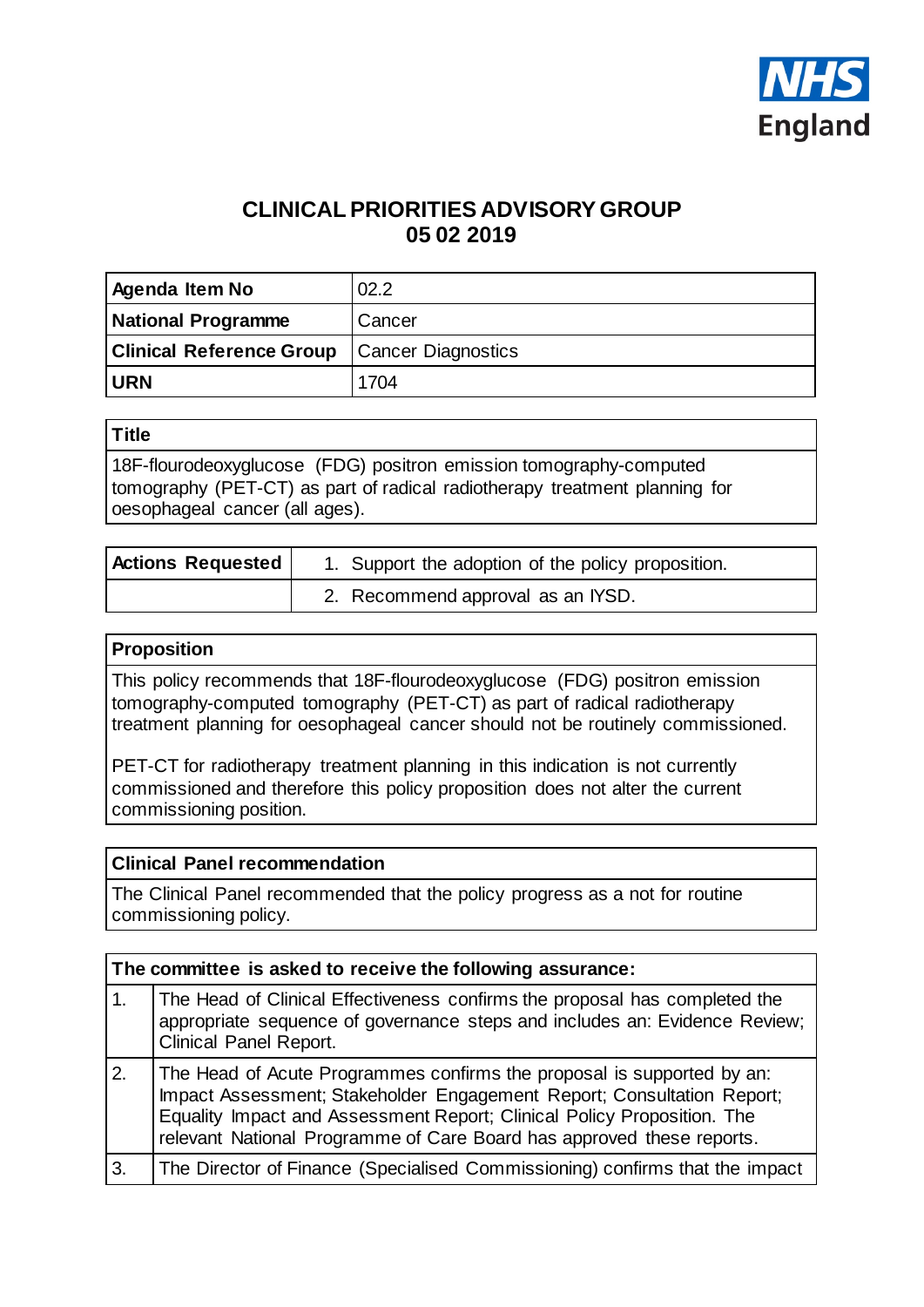|      | assessment has reasonably estimated a) the incremental cost and b) the<br>budget impact of the proposal.                               |
|------|----------------------------------------------------------------------------------------------------------------------------------------|
| I 4. | The Clinical Programmes Director (Specialised Commissioning) confirms that<br>the service and operational impacts have been completed. |

| The following documents are included (others available on request): |                                       |  |  |
|---------------------------------------------------------------------|---------------------------------------|--|--|
|                                                                     | <b>Clinical Policy Proposition</b>    |  |  |
| 2.                                                                  | <b>Consultation Report</b>            |  |  |
| 3.                                                                  | Evidence Summary and evidence report  |  |  |
| 4.                                                                  | <b>Clinical Panel Report</b>          |  |  |
| 5.                                                                  | Equality Impact and Assessment Report |  |  |

|                | The Benefits of the Proposition |                                                                                                                                                                                                                                                                                                                                                                                                                                                                                                                                                                                                                                                                                                                                                                                                                                                                                                                                                         |  |  |  |
|----------------|---------------------------------|---------------------------------------------------------------------------------------------------------------------------------------------------------------------------------------------------------------------------------------------------------------------------------------------------------------------------------------------------------------------------------------------------------------------------------------------------------------------------------------------------------------------------------------------------------------------------------------------------------------------------------------------------------------------------------------------------------------------------------------------------------------------------------------------------------------------------------------------------------------------------------------------------------------------------------------------------------|--|--|--|
| <b>No</b>      | Outcome<br>measures             | Summary from evidence review                                                                                                                                                                                                                                                                                                                                                                                                                                                                                                                                                                                                                                                                                                                                                                                                                                                                                                                            |  |  |  |
| 1.<br>Survival |                                 | Overall survival was measured from the end of radiotherapy to<br>the date of death. In the study with the larger sample size and<br>longest median follow-up (Ng et al 2017), 4- year overall<br>survival was 37% (95%CI 24 to 57). One-year survival (76%,<br>95%CI 64 to 91), 2-year survival (57%, 95%CI 43 to 76)<br>and 3-year survival (40%, 95%CI 26 to 60) were also reported.<br>The median follow-up in this study was 4 years (range 2.7 to<br>6.8). A 4-year overall survival of 37% could be considered<br>within the context of the poor prognosis for oesophageal cancer<br>(published 5-year survival rate 15%, Cancer Research UK).<br>However, the confidence intervals around the overall survival<br>rates are wide, reducing confidence in the result. The PET-CT<br>scan only was used to determine the subsequent radiotherapy<br>so no comparison with survival following radiotherapy planned<br>without PET-CT was available. |  |  |  |
|                |                                 | This uncontrolled prospective study had a small sample size<br>(n=41) with patients recruited from an unknown number of<br>centres over a 5-year period and clinical analysis available for<br>38 patients who commenced radiotherapy. The lack of<br>comparator limits the strength of the conclusions that can be<br>drawn.                                                                                                                                                                                                                                                                                                                                                                                                                                                                                                                                                                                                                           |  |  |  |
| 2.             | Progression<br>free survival    | Event-free survival (progression free survival) was determined<br>from the date of commencing radiotherapy to the date of loco-<br>regional, systemic cancer recurrence or secondary primary<br>cancer. In patients who did not have surgery, event was<br>determined at time to tumour progression or metastases.<br>In 1 study (Lertbutsayanukul et al, 2013) 1- year event-free                                                                                                                                                                                                                                                                                                                                                                                                                                                                                                                                                                      |  |  |  |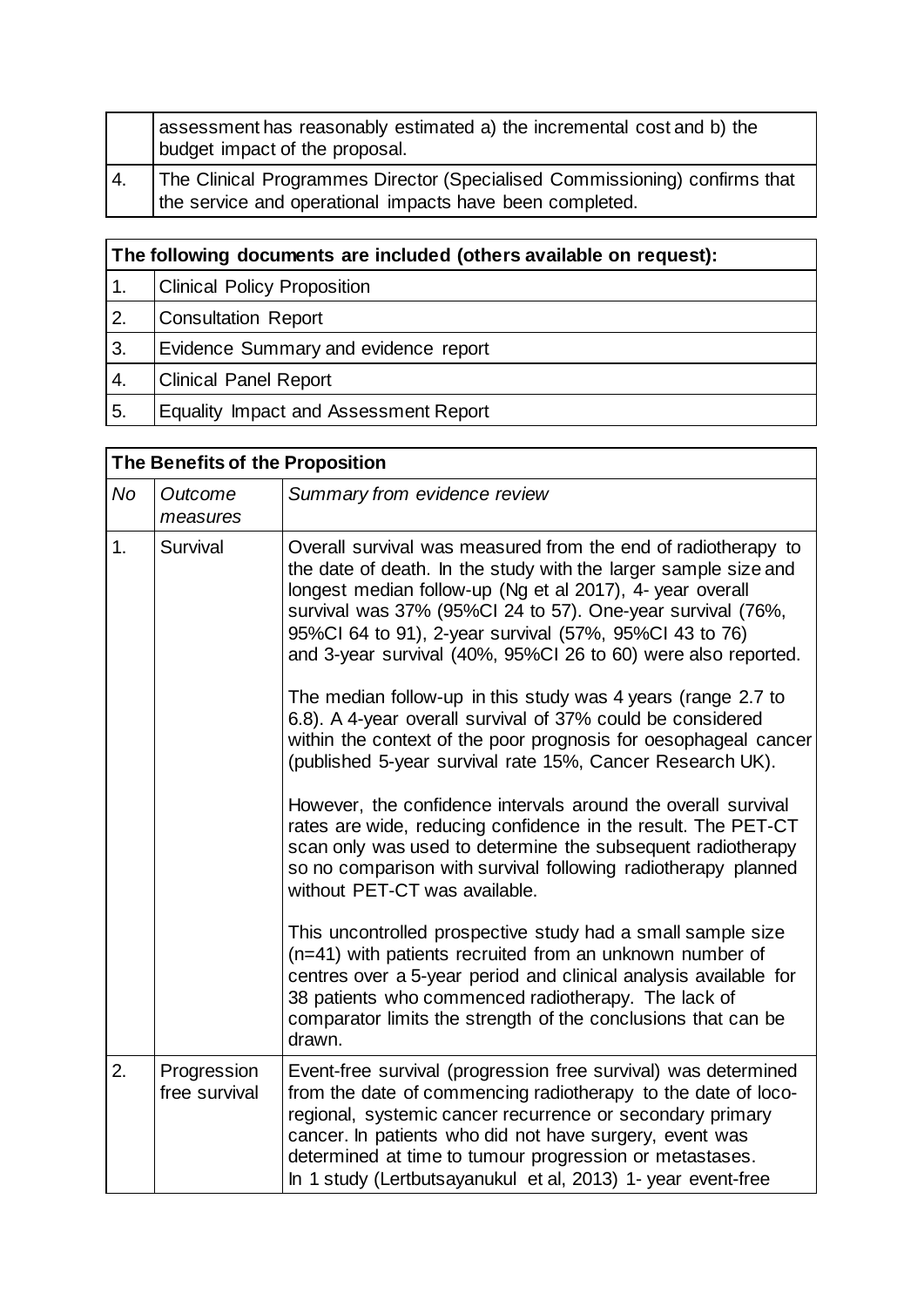|              |  | survival was 59%, and median event-free survival was 15.5<br>months.                                                                                                                                                                                                                                                                                                                                                                                                                                                                                                                                                                                                                                                                                                                                                                                                                                                                                                                                                                    |
|--------------|--|-----------------------------------------------------------------------------------------------------------------------------------------------------------------------------------------------------------------------------------------------------------------------------------------------------------------------------------------------------------------------------------------------------------------------------------------------------------------------------------------------------------------------------------------------------------------------------------------------------------------------------------------------------------------------------------------------------------------------------------------------------------------------------------------------------------------------------------------------------------------------------------------------------------------------------------------------------------------------------------------------------------------------------------------|
|              |  | The median follow-up in this study was 12 months (range 4 to<br>25.8). The PET-CT scan only was used to determine the<br>subsequent radiotherapy so no comparison with event-free<br>survival following radiotherapy planned without PET-CT was<br>available. This uncontrolled prospective study had a small<br>sample size (n=17) with patients recruited from 1 centre over a<br>12-month period. The lack of comparator limits the strength of<br>the conclusions that can be drawn.                                                                                                                                                                                                                                                                                                                                                                                                                                                                                                                                                |
| 3.<br>Safety |  | Safety outcomes reported by Lertbutsayanukul et al (2013)<br>included adverse effects, and dose to critical normal tissues.<br>Adverse effects were graded using the National Cancer<br>Institute Common Terminology Criteria for Adverse Events1.<br>This has 5 grades: grade 1 'mild'; grade 2 'moderate', grade 3<br>'severe or medically significant but not immediately life<br>threatening; grade 4 'life-threatening consequences'; grade 5<br>'death'. Lertbutsayanukul et al (2013) reported the number of<br>≥grade 3 adverse events. The most common was leucopenia2<br>(59%) followed by vomiting (24%), pulmonary toxicity (12%),<br>dysphagia (12%), weight loss (12%) and cardiovascular toxicity<br>(6%). One patient died from oesophageal fistula 186 days after<br>the 1st day of radiation. Grade 1-2 adverse effects included<br>anaemia (100%), platelet decrease (100%), cardiovascular<br>toxicity (94%), dysphagia (88%), pulmonary toxicity (88%),<br>weight loss (88%), vomiting (76%) and leucopenia (41%). |
|              |  | Lertbutsayanukul et al (2013) also reported the percentage of<br>normal tissue receiving radiation: 26% normal lung tissue<br>received 20Gy; 48% of normal lung tissue received 10Gy; the<br>average maximum dose to the spinal cord was 40.6Gy and the<br>median dose to the heart was 30.8Gy.                                                                                                                                                                                                                                                                                                                                                                                                                                                                                                                                                                                                                                                                                                                                         |
|              |  | High levels of grade 1-2 (mild to moderate) adverse effects<br>were observed with all patients experiencing anaemia and<br>platelet decrease. No figure was provided for the proportion of<br>patients who experienced any grade 3 or higher adverse effect,<br>but more than half of patients experienced ≥grade 3<br>leucopenia. Patients in this study received 64Gy to high risk<br>areas and 54Gy to low risk areas.                                                                                                                                                                                                                                                                                                                                                                                                                                                                                                                                                                                                               |
|              |  | Without a comparator for treatment planned using a different<br>scanning method it is difficult to interpret the clinical<br>significance of this result. This uncontrolled prospective study<br>had a small sample size ( $n=17$ ) with patients recruited from 1<br>centre over a 12-month period. The lack of comparator limits<br>the strength of the conclusions that can be drawn.                                                                                                                                                                                                                                                                                                                                                                                                                                                                                                                                                                                                                                                |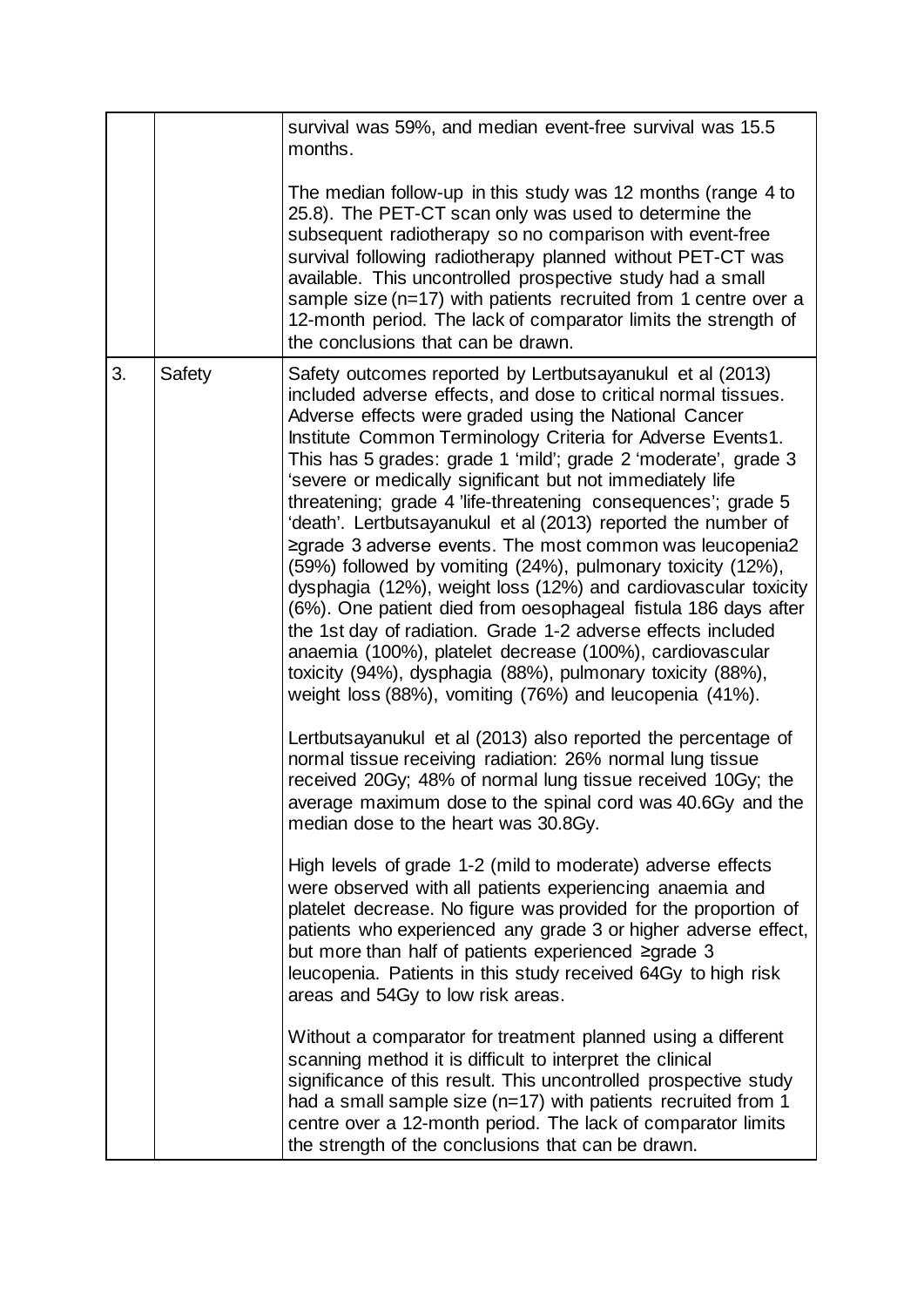|                                        | Other health outcome measures determined by the evidence review |                                                                                                                                                                                                                                                                                                                                                                                                                                                                                                                                                                                                                                                                                                                                                                                                                                                                                                                                                                                                                                                                                                                                                                                                                                                                                                                                        |  |  |
|----------------------------------------|-----------------------------------------------------------------|----------------------------------------------------------------------------------------------------------------------------------------------------------------------------------------------------------------------------------------------------------------------------------------------------------------------------------------------------------------------------------------------------------------------------------------------------------------------------------------------------------------------------------------------------------------------------------------------------------------------------------------------------------------------------------------------------------------------------------------------------------------------------------------------------------------------------------------------------------------------------------------------------------------------------------------------------------------------------------------------------------------------------------------------------------------------------------------------------------------------------------------------------------------------------------------------------------------------------------------------------------------------------------------------------------------------------------------|--|--|
| No                                     | Outcome<br>measure                                              | Summary from evidence review                                                                                                                                                                                                                                                                                                                                                                                                                                                                                                                                                                                                                                                                                                                                                                                                                                                                                                                                                                                                                                                                                                                                                                                                                                                                                                           |  |  |
| 1.<br>of tumour<br>length<br>$4.25$ ). |                                                                 | Assessment Gross tumour volume (GTV) was contoured using a planning<br>CT scan and a planning FDG PET-CT scan. The GTV<br>determined by FDG PET-CT was assumed to represent the true<br>extent of disease. Both over and under-estimates of the cranial<br>and caudal extent of the tumour using CT compared with PET-<br>CT were reported. Overestimation of GTV may result in<br>radiotherapy being delivered to a greater area than necessary.<br>Underestimation of GTV may result in insufficient coverage of<br>the treatment area. Ng et al (2017) reported GTV based on<br>planning scans using CT and PET-CT for 38 patients.<br>Compared to PET-CT, GTV planned using CT overestimated<br>the cranial extent of the tumour in 29% of cases and<br>overestimated the caudal extent of the tumour in 50% of cases.<br>The median overestimate in the cranial extent was 1.28cm<br>(range 0.33 to 3.40). The median overestimate in the caudal<br>extent was 0.66cm (range 0.3 to 5.52). Compared to PET-CT,<br>GTV planned using CT underestimated the cranial extent of the<br>tumour in 36% of cases and underestimated the caudal extent<br>in 26% of cases. The median underestimate in the cranial<br>extent was 1.14cm (range 0.3 to 2.85) and the median<br>underestimate in the caudal extent was 1.03cm (range 0.4 to |  |  |
|                                        |                                                                 | A different GTV area was contoured using the two planning<br>scans. The findings suggested that planning based on CT scan<br>alone would have missed tumour in some cases and delivered<br>treatment to a wider area than was necessary in others. In this<br>study the FDG PET-CT was a combined diagnostic and<br>planning scan. The PET-CT scan only was used to determine<br>the subsequent radiotherapy so no comparison with outcomes<br>for radiotherapy planned without PET-CT was available and<br>adverse effects were not reported. This uncontrolled<br>prospective study had a small sample size (n=41) with patients<br>recruited from an unknown number of centres over a 5-year<br>period and planning analysis available for 38 patients who<br>completed PET-CT. The lack of comparator for treatment<br>outcomes limits the strength of the conclusions that can be<br>drawn.                                                                                                                                                                                                                                                                                                                                                                                                                                       |  |  |
| 2.                                     | Comparison<br>of treatment<br>plans                             | Gross tumour volume (GTV) was contoured using a planning<br>CT scan and a planning PET-CT scan. Planning target volume<br>(PTV) was defined as GTV plus 1cm volumetric margin. A grade<br>1 geographic miss was defined as any PET-avid disease not<br>included in the CT PTV. A grade 2 geographic miss was defined<br>as <95% of the PET PTV receiving at least 95% of the<br>prescription dose based on planning with CT data alone. Ng et                                                                                                                                                                                                                                                                                                                                                                                                                                                                                                                                                                                                                                                                                                                                                                                                                                                                                          |  |  |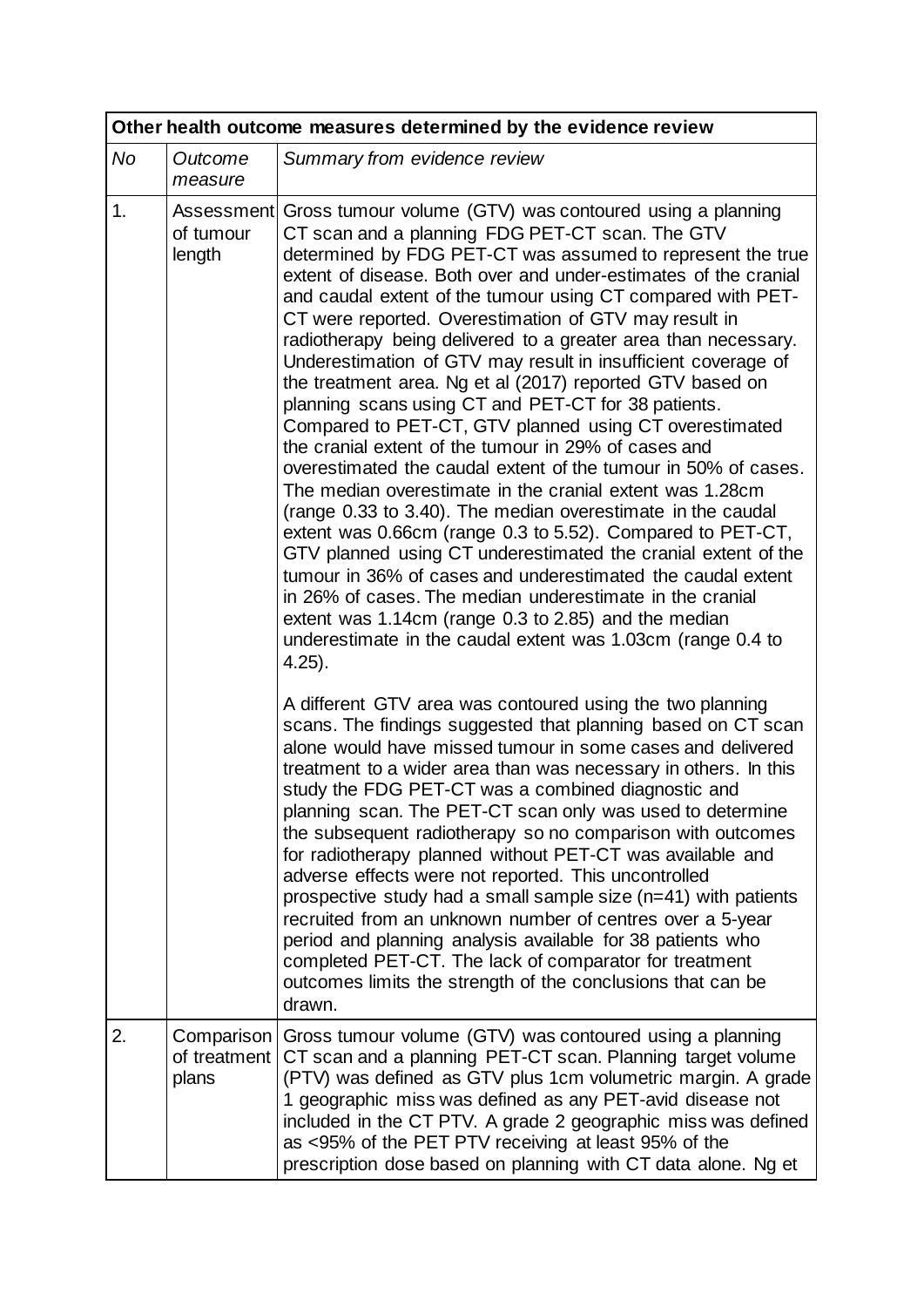|                            |  | al (2017) reported GTV based on planning scans using CT and<br>PET-CT for 38 patients. GTV determined by PET-CT was not<br>included in GTV determined by CT in 29 patients (76%, median<br>percentage volume excluded 17%, range 1 to 100).<br>Grade 1 geographic misses occurred in 5 patients (13%) and<br>grade 2 geographic misses occurred in 8 patients (21%). For<br>the grade 1 misses the median percentage volume of PET-avid<br>disease excluded was 6% (range 2 to 92). For the grade 2<br>misses the median percentage volume of PET PTV receiving<br>≥95% prescription dose was 82% (range 63 to 92). The study<br>authors reported that there would have been no clinically                                                                                                                                                                                                                                                              |
|----------------------------|--|---------------------------------------------------------------------------------------------------------------------------------------------------------------------------------------------------------------------------------------------------------------------------------------------------------------------------------------------------------------------------------------------------------------------------------------------------------------------------------------------------------------------------------------------------------------------------------------------------------------------------------------------------------------------------------------------------------------------------------------------------------------------------------------------------------------------------------------------------------------------------------------------------------------------------------------------------------|
|                            |  | significant differences in radiation dose to the lungs, liver and<br>spinal cord between CT and PET-CT treatment plans (figures<br>not reported).                                                                                                                                                                                                                                                                                                                                                                                                                                                                                                                                                                                                                                                                                                                                                                                                       |
|                            |  | It was assumed that the PET-CT represented the true extent of<br>disease. GTV determined by CT scan would have missed GTV<br>determined by PET-CT for approximately three quarters of<br>patients. In this study the FDG PET-CT was a combined<br>diagnostic and planning scan.                                                                                                                                                                                                                                                                                                                                                                                                                                                                                                                                                                                                                                                                         |
|                            |  | The PET-CT scan only was used to determine the subsequent<br>radiotherapy so no comparison with outcomes for radiotherapy<br>planned without PET-CT was available and adverse effects<br>were not reported. This uncontrolled prospective study had a<br>small sample size (n=41) with patients recruited from an<br>unknown number of centres over a 5-year period and planning<br>analysis available for 38 patients who completed PET-CT. The<br>lack of comparator for treatment outcomes limits the strength of<br>the conclusions that can be drawn.                                                                                                                                                                                                                                                                                                                                                                                              |
| 3<br>Treatment<br>response |  | In the study with the larger sample size (Ng et al 2017).<br>treatment response was presented as 4 categories: clinical<br>complete response, partial response, stable disease<br>and progressive disease. No further definition of these<br>categories was provided. For 36 patients, assessed 3-months<br>after completion of radiotherapy a clinical complete response<br>was observed for 18 (50%, 95%CI 34 to 66); a partial response<br>for 14 (39%, 95%Cl 25 to 55); stable disease for 3 (8%) and<br>progressive disease for 1 (3%). Confidence intervals were not<br>reported for stable disease and progressive disease. A<br>complete or partial response was seen in 89% of patients<br>assessed, with only 1 patient showing progressive disease.<br>Data was missing from 2 patients due to refusal of follow-up<br>$(n=1)$ and death prior to response assessment $(n=1)$ .<br>The PET-CT scan only was used to determine the subsequent |
|                            |  | radiotherapy so no comparison with treatment response for<br>radiotherapy planned without PET-CT was available. This                                                                                                                                                                                                                                                                                                                                                                                                                                                                                                                                                                                                                                                                                                                                                                                                                                    |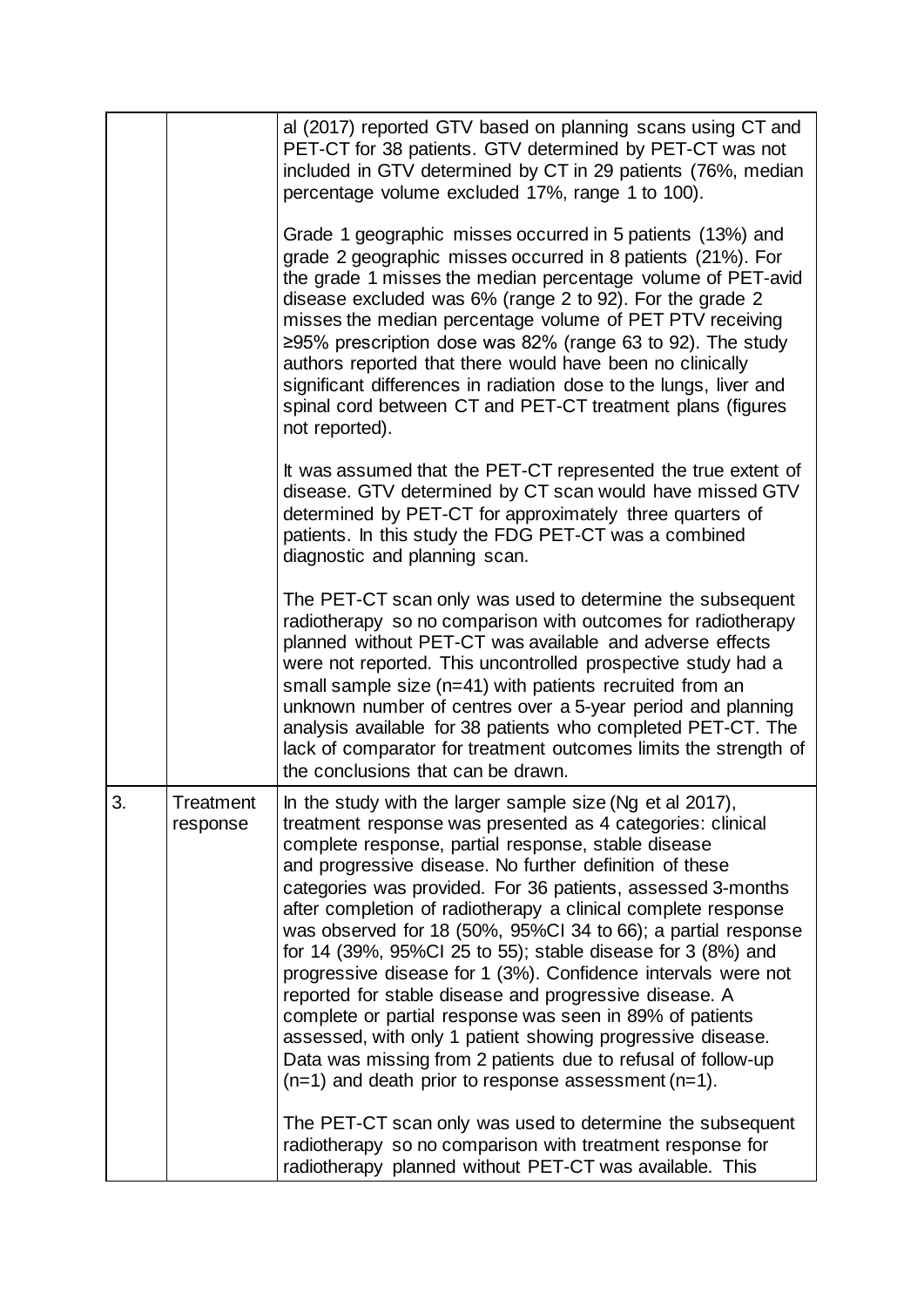|    |                                     | uncontrolled prospective study had a small sample size (n=41)<br>with patients recruited from an unknown number of<br>centres over a 5-year period and clinical analysis available for<br>38 patients who commenced radiotherapy. The lack of<br>comparator limits the strength of the conclusions that can be<br>drawn.                                                                                                                                                                                                                                                                                                                                                                                                                                                                                                                                                                                                                                                                                                                                                                                                                                                                                                                                               |
|----|-------------------------------------|------------------------------------------------------------------------------------------------------------------------------------------------------------------------------------------------------------------------------------------------------------------------------------------------------------------------------------------------------------------------------------------------------------------------------------------------------------------------------------------------------------------------------------------------------------------------------------------------------------------------------------------------------------------------------------------------------------------------------------------------------------------------------------------------------------------------------------------------------------------------------------------------------------------------------------------------------------------------------------------------------------------------------------------------------------------------------------------------------------------------------------------------------------------------------------------------------------------------------------------------------------------------|
| 4. | Patterns of<br>treatment<br>failure | In the study with the larger sample size (Ng et al 2017), loco-<br>regional failures were defined as a failure at the primary site<br>and/or regional node and were within the radiation treatment<br>field. Distant failure was considered a censoring event. 21<br>patients relapsed post-treatment (55%). Local and/or regional<br>failures only were observed in 7 patients. A combination of<br>local, regional and/or distant failures were observed in 4<br>patients. Distant failure only was observed in 10 patients. The<br>median follow-up in this study was 4 years (range 2.7 to 6.8).<br>Some locoregional failure (within the radiation treatment field)<br>occurred in 11 patients; 29% of the 38 patients treated with<br>radiotherapy. The PET-CT scan only was used to determine the<br>subsequent radiotherapy so no comparison with treatment<br>failure for radiotherapy planned without PET-CT was available.<br>This uncontrolled prospective study had a small sample size<br>(n=41) with patients recruited from an unknown number of<br>centres over a 5-year period and clinical analysis available for<br>38 patients who commenced radiotherapy. The lack of<br>comparator limits the strength of the conclusions that can be<br>drawn. |
| 5. | Relapse<br>free<br>survival         | Relapse free survival was measured from the end of<br>radiotherapy to the date of first relapse (any site) or date of<br>death for patients that did not relapse. In Ng et al (2017) 4-year<br>relapse free survival was 30% (95%CI 18 to 49). One year<br>relapse free survival (58%, 95%CI 44 to 76), 2-year relapse free<br>survival (39%, 95%CI 26 to 58) and 3-year relapse free survival<br>(33%, 95%Cl 21 to 52) were also reported.<br>The median follow-up in this study was 4 years (range 2.7 to<br>6.8). Approximately one third of patients survived 4 years<br>without some form of relapse at any site. The confidence<br>intervals around the relapse free survival rates are wide,<br>reducing confidence in the result. The PET-CT scan only was<br>used to determine the subsequent radiotherapy so no<br>comparison with relapse free survival for radiotherapy planned<br>without PET-CT was available.<br>This uncontrolled prospective study had a small sample size<br>(n=41) with patients recruited from an unknown number of<br>centres over a 5-year period and clinical analysis available for                                                                                                                                            |
|    |                                     | 38 patients who commenced radiotherapy. The lack of<br>comparator limits the strength of the conclusions that can be                                                                                                                                                                                                                                                                                                                                                                                                                                                                                                                                                                                                                                                                                                                                                                                                                                                                                                                                                                                                                                                                                                                                                   |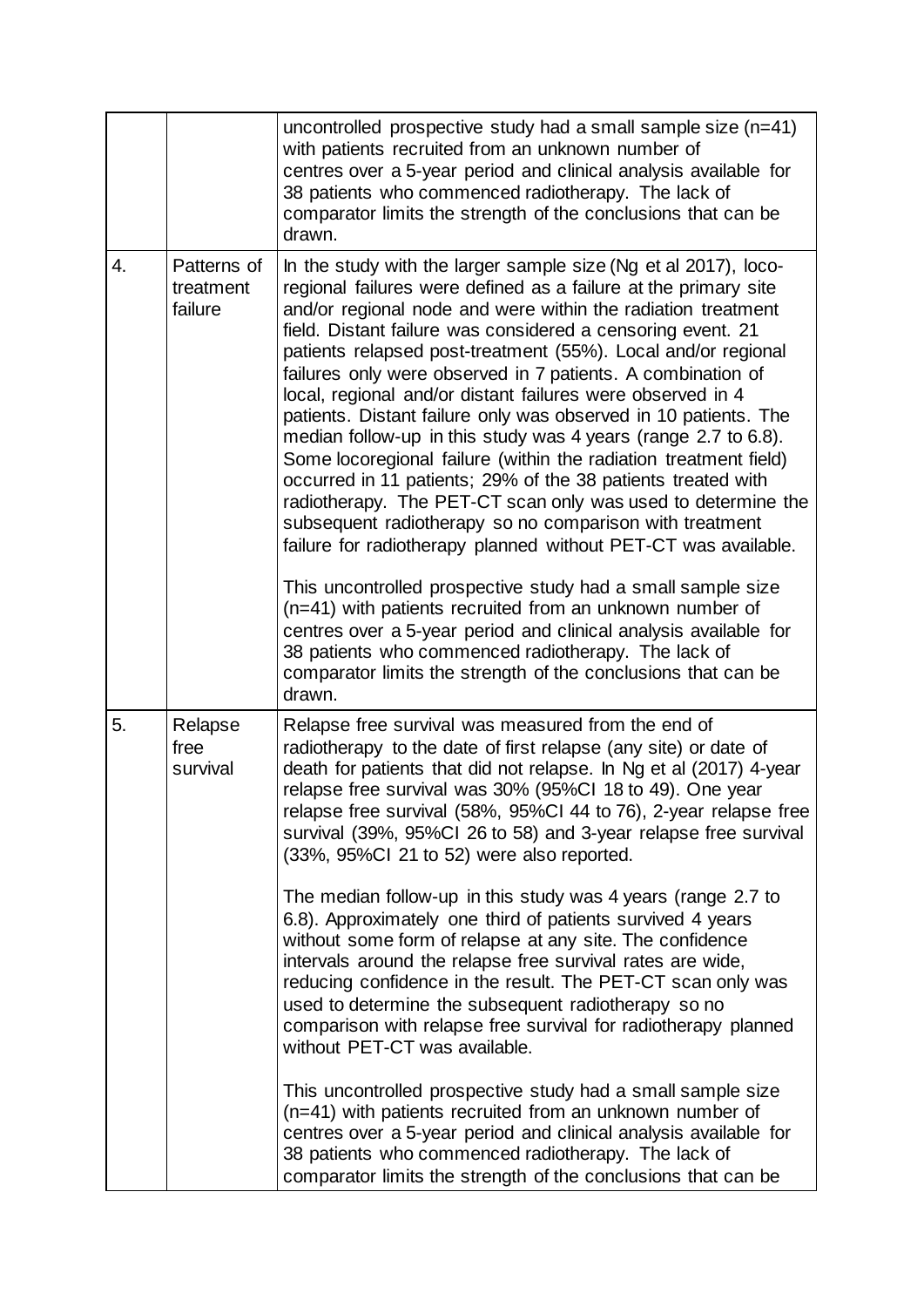| drawn.                                                                                                                                                                                                                                                                                                                                                                                                                                                                                                                                                                                                                                                                                                                                                                                                                                                                                                                                                                                                                                                                                                                                                                                                                                   |  |
|------------------------------------------------------------------------------------------------------------------------------------------------------------------------------------------------------------------------------------------------------------------------------------------------------------------------------------------------------------------------------------------------------------------------------------------------------------------------------------------------------------------------------------------------------------------------------------------------------------------------------------------------------------------------------------------------------------------------------------------------------------------------------------------------------------------------------------------------------------------------------------------------------------------------------------------------------------------------------------------------------------------------------------------------------------------------------------------------------------------------------------------------------------------------------------------------------------------------------------------|--|
| Loco-regional failure free survival is length of survival without<br>recurrence at the primary site and/or regional node (within the<br>regional<br>failure free<br>field of treatment). Loco-regional failure was measured from the<br>end of radiotherapy to the date of first loco-regional failure. In<br>survival<br>the study with the larger sample size and longest median follow-<br>up (Ng et al 2017), 4-year loco-regional failure free survival was<br>control)<br>65% (95%CI 47 to 90). One-year locoregional failure free<br>survival (86%, 95%Cl 75 to 99), 2-year loco-regional failure free<br>survival (72%, 95%CI 56 to 93) and 3-year loco-regional failure<br>free survival (72%, 95%CI 56 to 93) were also reported.                                                                                                                                                                                                                                                                                                                                                                                                                                                                                              |  |
| The median follow-up in this study was 4 years (range 2.7 to<br>6.8). Approximately two thirds of patients survived 4 years<br>without recurrence within the field of treatment. The confidence<br>intervals around the locoregional failure free survival rates are<br>wide, reducing confidence in the result. The PETCT scan only<br>was used to determine the subsequent radiotherapy so no<br>comparison with loco-regional failure free survival for<br>radiotherapy planned without PET-CT was available. This<br>uncontrolled prospective study had a small sample size $(n=41)$<br>with patients recruited from an unknown number of centres over<br>a 5-year period and clinical analysis available for 38 patients<br>who commenced radiotherapy. The lack of comparator limits the<br>strength of the conclusions that can be drawn.                                                                                                                                                                                                                                                                                                                                                                                         |  |
| Patients were re-evaluated 3 months after completion of<br>chemoradiotherapy with an FDG PET-CT scan to assess<br>metabolic response. Tumours were classified as responding or<br>non-responding using Positron Emission Tomography<br>Response Criteria in Solid Tumours (PERCIST), using<br>maximum standard uptake value3 (SUVmax). The PERCIST<br>rules define when tumours in cancer patients improve, stay the<br>same or worsen during treatment. Lertbutsayanukul et al (2013)<br>assessed metabolic response in 15 patients. All patients had a<br>partial response to therapy with a mean percent SUVmax<br>reduction of 61.7% (range 36.5 to 82.3).<br>A reduction in measurable tumour was achieved in all patients,<br>ranging from 36.5% to 82.3% reduction. The definition for a<br>partial response to therapy also includes no new lesions being<br>identified. Without a comparator for treatment planned using a<br>different scanning method it is difficult to interpret the clinical<br>significance of this result.<br>This uncontrolled prospective study had a small sample size<br>$(n=17)$ with patients recruited from 1 centre over a 12-month<br>period. The lack of comparator limits the strength of the |  |
| Metabolic<br>response                                                                                                                                                                                                                                                                                                                                                                                                                                                                                                                                                                                                                                                                                                                                                                                                                                                                                                                                                                                                                                                                                                                                                                                                                    |  |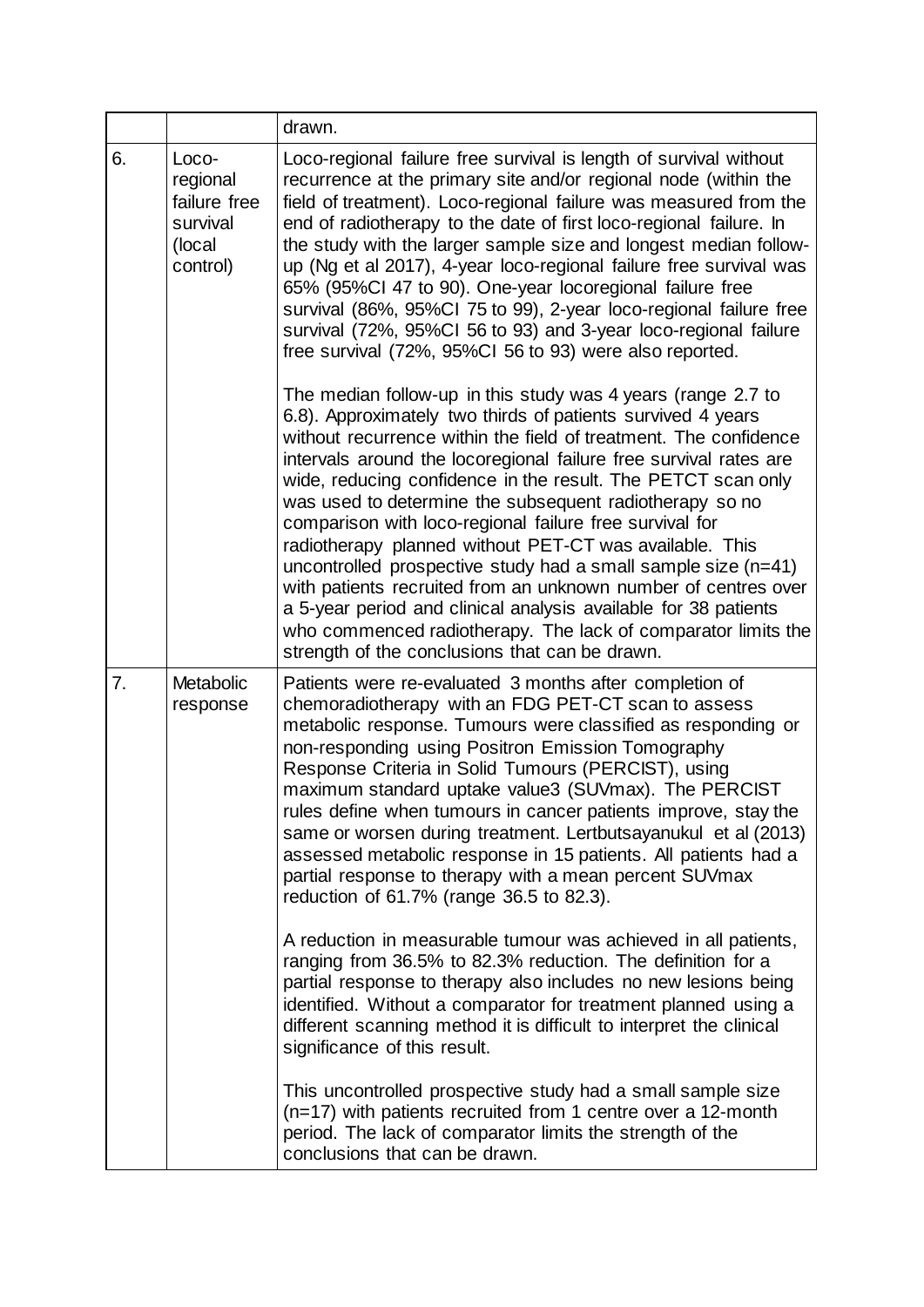### **Considerations from review by Rare Disease Advisory Group**

Not applicable.

#### **Pharmaceutical considerations**

Not applicable.

### **Considerations from review by National Programme of Care**

The proposal received the full support of the Cancer PoC Board on Thursday 10th January 2019.